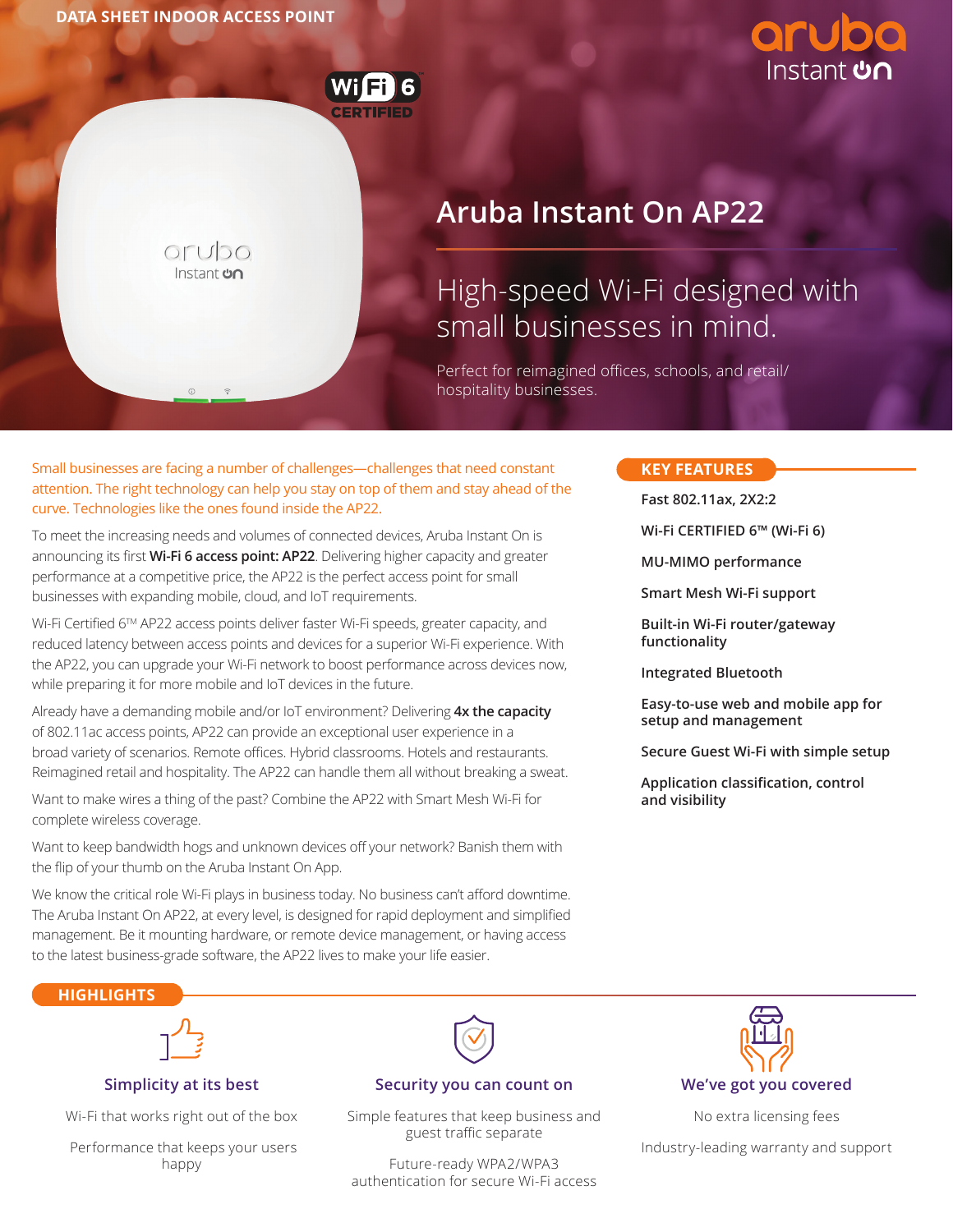# **NEXT-GENERATION 802.11AX WI-FI FEATURES**

# **ORTHOGONAL FREQUENCY-DIVISION MULTIPLE ACCESS (OFDMA)**

Allows access points (APs) to handle multiple Wi-Fi 6-capable clients on each channel simultaneously regardless of device or traffic type. This improves efficiency by boosting overall capacity, while reducing latency.

# **TARGET WAKE TIME (TWT)**

Ideal for IoTs that communicate infrequently, TWT establishes a schedule for when clients need to communicate with an AP. This helps reduce power consumption, extending the battery life of clients.

# **MULTIUSER, MULTIPLE INPUT, MULTIPLE OUTPUT (MU-MIMO)**

Allows you to serve multiple clients (Wi-Fi 5 and Wi-Fi 6) at the same time.

# **1024-QUADRATURE AMPLITUDE MODULATION (1024-QAM)**

Enables a 25% data increase over 256 QAM, improving throughput in your access points and devices.

### **TRUSTED PLATFORM MODULE (TPM)**

All Aruba Instant On access points have an installed TPM for secure storage of credentials, keys, and boot codes.

# **BASIC SERVICE SET COLORING (BSS COLORING)**

Allows the network to assign a "color" tag to a channel and reduce the threshold for interference. Network performance is improved because APs on the same channel can be closer together and still transmit at the same time—as long as they are different colors.

# **ARUBA ADVANCED CELLULAR COEXISTENCE (ACC)**

Uses built-in filtering to automatically minimize the impact of interference from cellular networks, distributed antenna systems (DAS), and commercial small-cell or femtocell equipment.

# **LOW DENSITY PARITY CHECK (LDPC)**

Delivers high-efficiency error correction for increased throughput.

#### **TRANSMIT BEAMFORMING (TXBF)**

Delivers increased signal reliability and range.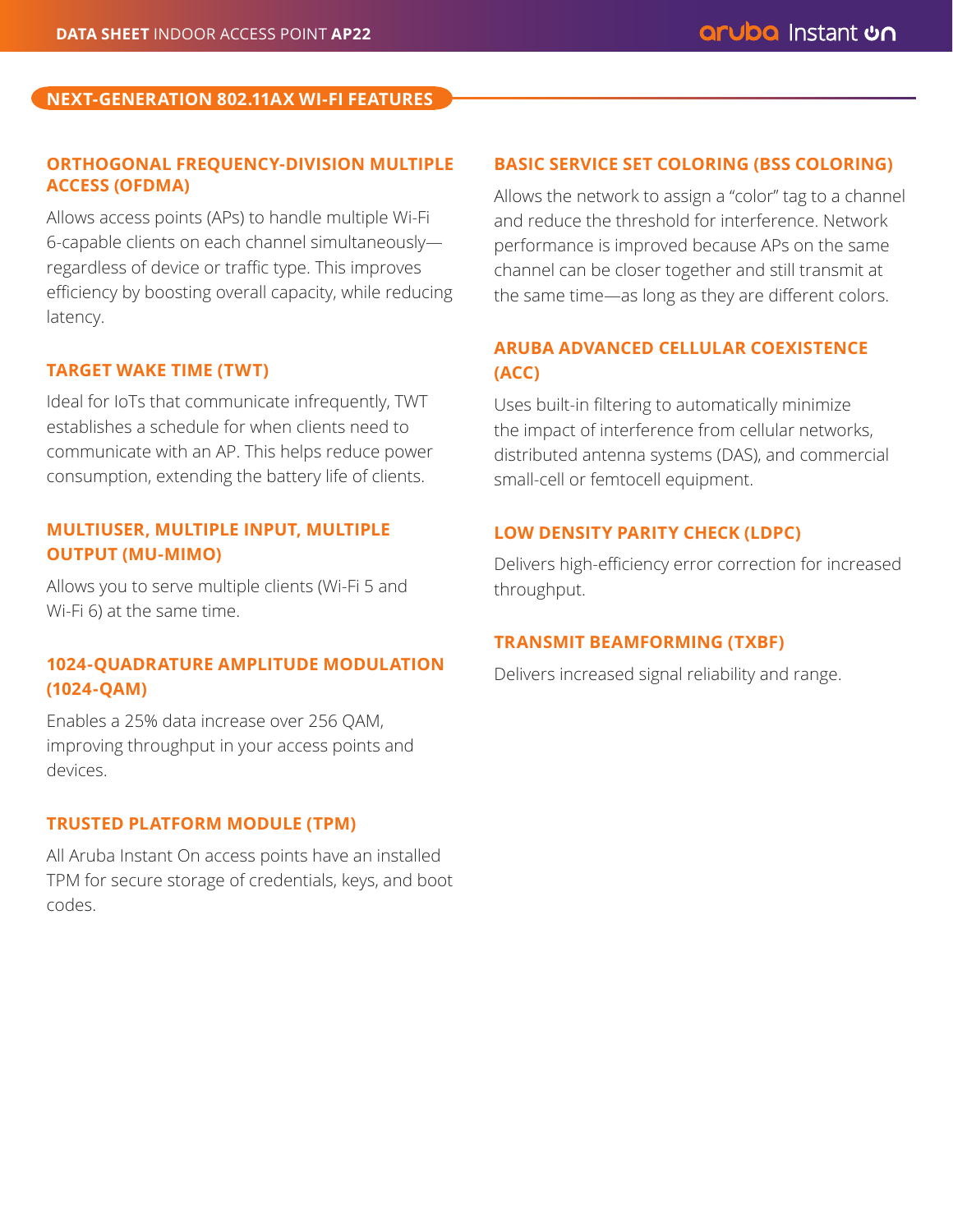# **THE INSTANT ON DIFFERENTIATORS**

# **OVERVIEW**

AP22 is a Wi-Fi CERTIFIED 6™ (Wi-Fi 6) access point that brings higher capacity, efficiency, and performance to small businesses with dense deployments. With a maximum aggregate data rate of 1.7 Gbps, AP22 access points deliver the speed and reliability small businesses need.

# **THE ARUBA INSTANT ON APP**

Manage everything through our official app on the device of your choice. Manage your network from anywhere, anytime- all from the palm of your hand.

# **BUILT-IN SECURITY GATEWAY/FIREWALL**

Stop unwanted people and bots from accessing your network. Leverage advanced features that do not require external gateways—or the complexity that comes with them. Quickly and easily swap it out with another AP in a single click, in case of gateway failure.

# **COMPLETE APP VISIBILITY AND CONTROL**

Get full visibility into the apps running on your network. Block certain applications from being used. Manage this feature straight from the Aruba Instant On app.

# **TAILORED USER EXPERIENCES**

Customize the experience with logos, authentications, and rules of use. Apply bandwidth rates. Set data usage per app. Limit duration of use. Use an external portal or service like Facebook Wi-Fi. Create open guest networks for quick and easy access.

# **ENTERPRISE GRADE WI-FI AND FEATURES**

Control network widths, channels, and channel widths to suit your specific environment. Keep users happy as they move between spaces or meetings with a seamless handoff between APs. Just provide secure WPA2 or WPA3 authentication on your networks and we'll do the rest.

# **MULTI-SITE MANAGEMENT**

Manage multiple sites, multiple networks, distributed deployments, and multi-tenancy deployments with ease through our cloud-hosted web interface and mobile app. Create unique configurations, statistics, guest portals, and admin read/write and read-only privileges for every site.

#### **PPPoE AND STATIC IP**

Every customer has different environment. They might want to authenticate with the ISP's PPPoE server and provide static IP to the APs.

#### **SMART MESH**

Extend coverage to hard-to-reach spaces where Ethernet cabling may not exist. Set up a Mesh network up in minutes through the app—indoors or out.

#### **5-STAR VOICE AND VIDEO QUALITY**

Keep users connected via softphones and mobile apps. Automatically detect and prioritize voice and video applications such as Skype, FaceTime, and WeChat that use SIP, SCCP and other popular protocols.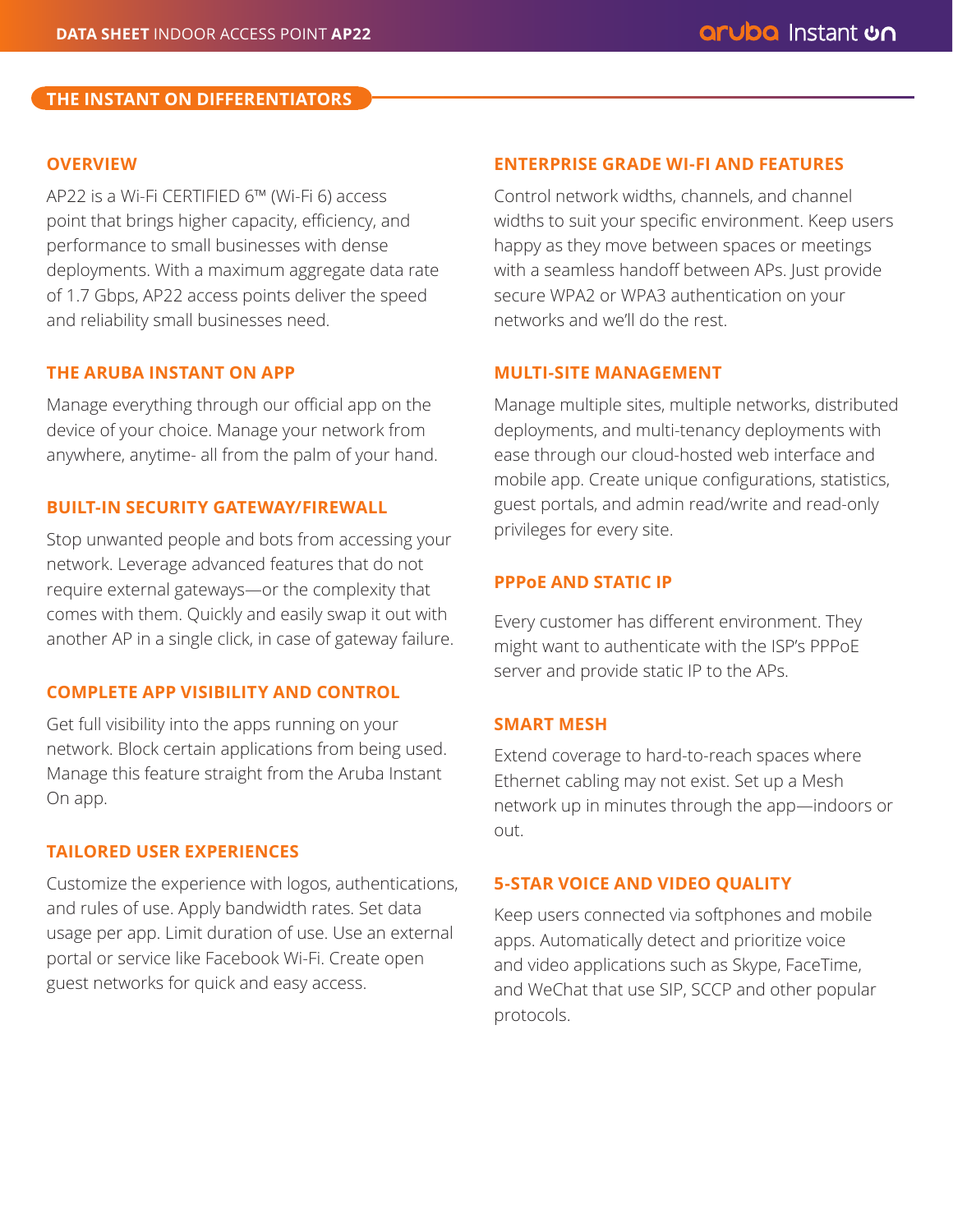

#### **TECHNICAL SPECIFICATION**

#### **IN THE BOX**

Aruba Instant On AP22 Indoor Access Point

Aruba Instant On AP22 Quick Start guide Combined Ceiling and wall rail mount clip Ethernet cable

#### **RADIOS**

Dual radio for simultaneous dual-band operation

5 GHz 802.11ax 2x2 MIMO for up to 1.2 Gbps wireless data rate, with Multi User MIMO support (Wi-Fi 6)

2.4 GHz 802.11ax 2x2 MIMO for up to 574 Mbps wireless data rate (Wi-Fi 6)

#### **MAXIMUM (AGGREGATE, CONDUCTED TOTAL) TRANSMIT POWER (LIMITED BY LOCAL REGULATORY REQUIREMENTS)**

5GHz band: +21dBm (+18dBm per chain, 3dB MIMO gain)

2.4Ghz band: +21dBm (+18dBm per chain, 3dB MIMO gain)

#### **INTERFACES**

Uplink Gigabit Ethernet port, with PoE-in support (802.3af)

DC power connector (12V) Bluetooth Low Energy (BLE) radio LED status indicators (2) Reset/LED control button Kensington security slot

#### **PHYSICAL SPECIFICATIONS**

160mm x 160mm x 37mm, excluding mount accessories Weight: 500g

#### **POWER**

Power over Ethernet (POE): 802.3af (class 3)

Max power consumption (worst-case): 10.1W (PoE), 8.8W (DC)

DC power (12V)

Note: Power sources are sold separately unless you purchase the bundle SKU which comes with power options.

#### **ANTENNAS**

Down-tilt omni-directional antennas for 2x2 MIMO with peak antenna gain of 4.3dBi in 2.4GHz and 5.6dBi in 5GHz (of the effective, combined pattern for both antennas in each band).

#### **MOUNTING**

The access point ships with a white mount clip that can attach to both wall and ceiling.

You can also purchase a mount (R6P90A) for aesthetic design and looks of the APs, to blend seamless into your environment

#### **ENVIRONMENTAL & RELIABILITY**

Operating temperature: 0° C to +40° C (+32° F to +104° F) MTBF: 795khrs (91yrs) at +25° C

#### **INDUSTRY CERTIFICATIONS**

UL 2043 plenum rating? EN 60601-1-1 and EN 60601-1-2 (for deployment in medical environments) Wi-Fi Alliance certified (WFA) 802.11ax with

# **MANAGEMENT OPTIONS**

(Wi-Fi 6), WPA2, WPA3

Instant On mobile application (Android & iOS)

Cloud Portal: Portal.ArubaInstantOn.com

#### **WARRANTY & SUPPORT**

Aruba Instant On 1-Year warranty with 24x7 phone support for first 90 days and chat support for the entire warranty period. Community support as long as you own the products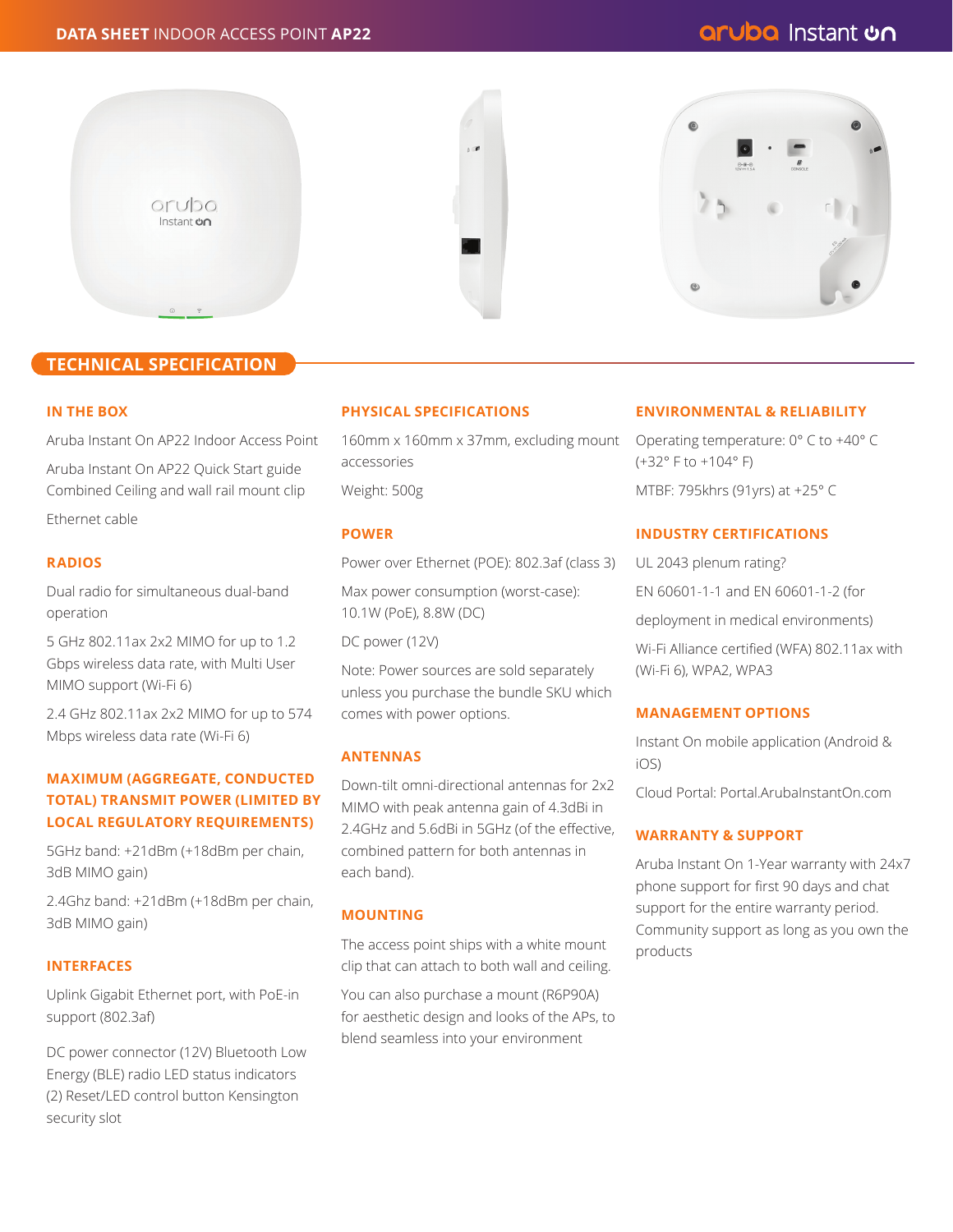JW124A PC-AC-NA North America AC Power Cord

JW126A PC-AC-TW Taiwan AC Power Cord JW127A PC-AC-UK UK AC Power Cord

JW125A PC-AC-SWI Switzerland 220V AC 10A 2-meter AC Power Cord

JW128A PC-AC-ZA South Africa 250V AC 10A 2-meter AC Power Cord

#### **ORDERING INFORMATION**

# Aruba Instant On Indoor AP22 Access Points

| <b>Part Number</b>   | <b>Description</b>                                                                                                                                                                                                   | <b>Comments</b>                                                          |
|----------------------|----------------------------------------------------------------------------------------------------------------------------------------------------------------------------------------------------------------------|--------------------------------------------------------------------------|
| R4W01A               | Instant On AP22 (US) 2x2 Wi-Fi 6 Indoor Access Point                                                                                                                                                                 | Add PoF or DC Power Source                                               |
| R4W02A               | Instant On AP22 (RW) 2x2 Wi-Fi 6 Indoor Access Point                                                                                                                                                                 | Add PoE or DC Power Source                                               |
| R4W03A               | Instant On AP22 (JP) 2x2 Wi-Fi 6 Indoor Access Point                                                                                                                                                                 | Add PoE or DC Power Source                                               |
| R4W04A               | Instant On AP22 (EG) 2x2 Wi-Fi 6 Indoor Access Point                                                                                                                                                                 | Add PoE or DC Power Source                                               |
| <b>R4W05A</b>        | Instant On AP22 (IL) 2x2 Wi-Fi 6 Indoor Access Point                                                                                                                                                                 | Add PoE or DC Power Source                                               |
| <b>R6M49A</b>        | Instant On AP22 with 12V/18W Power adaptor US Bundle                                                                                                                                                                 |                                                                          |
| <b>R6M50A</b>        | Instant On AP22 with 12V/18W Power adaptor EU Bundle                                                                                                                                                                 |                                                                          |
| <b>R6M51A</b>        | Instant On AP22 with 12V/18W Power adaptor Worldwide<br><b>Bundle</b>                                                                                                                                                | Add # options to choose the right power cord for the specific<br>country |
| <b>R6R77A</b>        | Instant On AP22 12V PSU Bundle JP                                                                                                                                                                                    |                                                                          |
| <b>R6R78A</b>        | Instant On AP22 12V PSU Bundle IL                                                                                                                                                                                    |                                                                          |
| <b>R6R79A</b>        | Instant On AP22 12V PSU Bundle EG                                                                                                                                                                                    |                                                                          |
|                      | Note: If a replacement is requested for the power adaptor in the bundle, you will receive the R2X20A and R3X85A part number which might be a different form-factor<br>than the power adaptor in the AP22 bundle box. |                                                                          |
| <b>Mount Kit</b>     |                                                                                                                                                                                                                      |                                                                          |
| <b>R6P90A</b>        | Aruba Instant On AP22 flush mount sleeve                                                                                                                                                                             | Add with above AP or bundle SKUs for aesthetic design                    |
| <b>Power Options</b> |                                                                                                                                                                                                                      |                                                                          |
| <b>R3X85A</b>        | Aruba Instant On 12V/36W Power Adapter                                                                                                                                                                               | Add AC power cord                                                        |
| <b>R2X20A</b>        | Aruba Instant On 12V/30W Power Adapter                                                                                                                                                                               | Add AC power cord                                                        |
| <b>R2X22A</b>        | Aruba Instant On 15.4W 802.3af PoE Midspan Injector                                                                                                                                                                  | Add AC power cord<br>This Injector for Indoor Installation Only          |
|                      | Power Options Continued Add 3-prong (C13) AC power cord for Power Adaptor/PoE Injector                                                                                                                               |                                                                          |
| <b>IW113A</b>        | PC-AC-ARG Argentina 220V AC 10A 2-meter AC Power Cord                                                                                                                                                                |                                                                          |
| <b>JW114A</b>        | PC-AC-AUS Australian AC Power Cord                                                                                                                                                                                   |                                                                          |
| <b>JW115A</b>        | PC-AC-BR Brazil AC Power Cord                                                                                                                                                                                        |                                                                          |
| <b>IW116A</b>        | PC-AC-CHN China AC Power Cord                                                                                                                                                                                        |                                                                          |
| JW117A               | PC-AC-DEN Denmark 220V AC 10A 2-meter AC Power Cord                                                                                                                                                                  |                                                                          |
| JW118A               | PC-AC-EC Continental European/Schuko AC Power Cord                                                                                                                                                                   |                                                                          |
| JW119A               | PC-AC-IN India AC Power Cord                                                                                                                                                                                         |                                                                          |
| JW120A               | PC-AC-IL Israel 250V AC 10A 2-meter AC Power Cord                                                                                                                                                                    |                                                                          |
| JW121A               | PC-AC-IT Italian AC Power Cord                                                                                                                                                                                       |                                                                          |
| JW122A               | PC-AC-JP Japanese AC Power Cord                                                                                                                                                                                      |                                                                          |
| JW123A               | PC-AC-KOR Korea AC Power Cord                                                                                                                                                                                        |                                                                          |